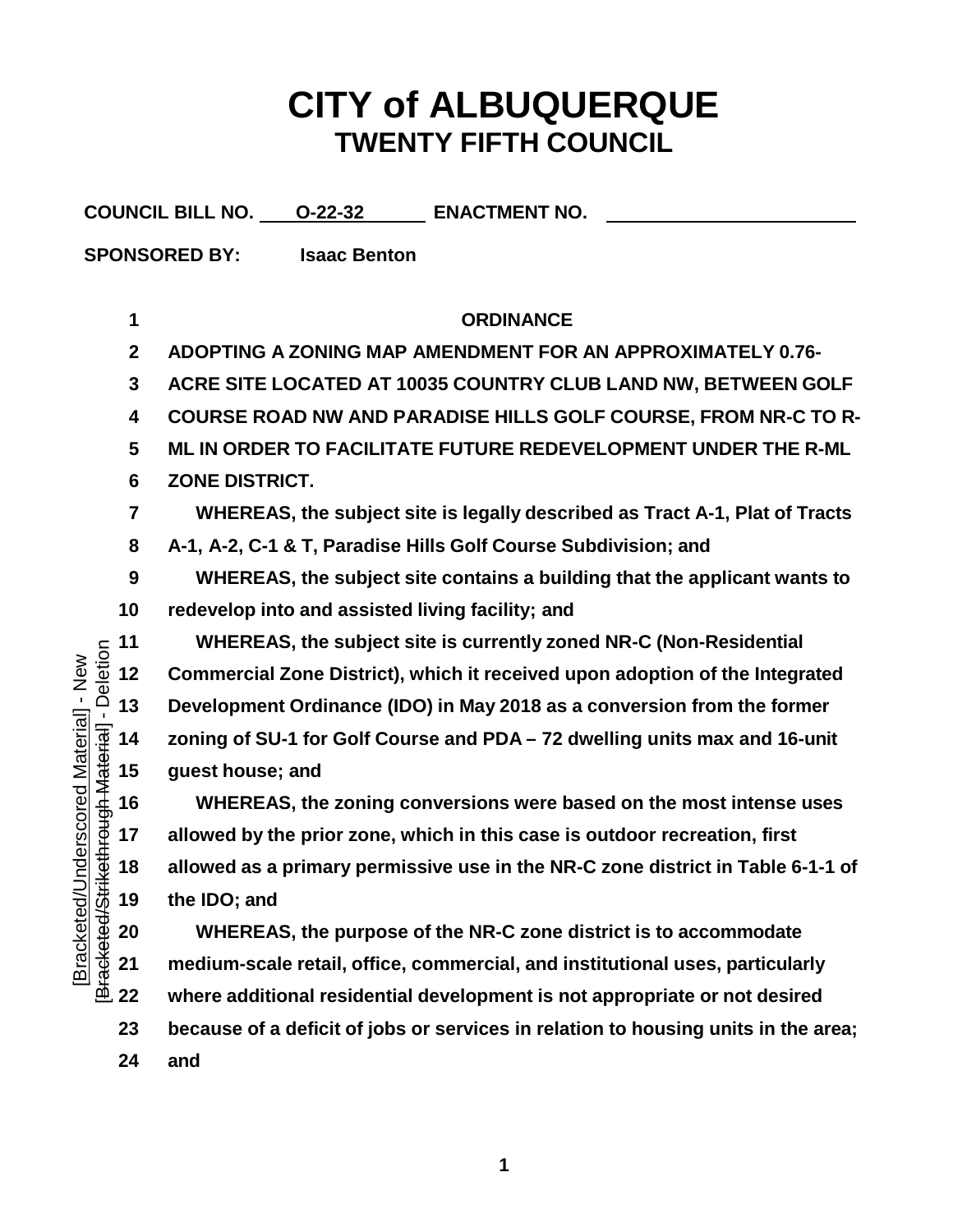**WHEREAS, primary land uses allowable in NR-C include a wide spectrum of retail and commercial uses intended to serve both neighborhood and area- wide needs, as well as some light industrial uses; and WHEREAS, the NR-C zone does not allow residential uses in either the household living category or the group living category; and WHEREAS, the purpose of the R-ML zone district is to provide for a variety of low-to-medium-density housing options. The primary land uses are townhouses and small-scale multi-family development, as well as civic and institutional uses to serve the surrounding residential area; and WHEREAS, the subject site is located in an area that the Comprehensive Plan has designated an Area of Consistency and is not in a designated Activity Center or along a designated Corridor; and WHEREAS, at its February 17, 2022 public hearing, the EPC voted to continue the case to its March 17, 2022 public hearing, in order to allow time for the applicant and opposing parties to meet and discuss their concerns, after which the parties met but did not come to agreement; and WHEREAS, at its March 17, 2022 public hearing, the EPC voted to approve** the zoning map amendment, based on findings included in its Notice of<br> **18 the** Cocision.<br> **18 ELIT ORDAINED BY THE COUNCIL, THE GOVERNING BODY OF THE CI<br>
<b>18 ALBUQUERQUE:**<br> **18 ECTION 1.** The Official Zoning **Decision. BE IT ORDAINED BY THE COUNCIL, THE GOVERNING BODY OF THE CITY OF ALBUQUERQUE: SECTION 1. The Official Zoning Map is hereby amended to show the R-ML zone on the property known as Tract A-1, Plat of Tracts A-1, A-2, C-1 and T, Paradise Hills Golf Course Subdivision. SECTION 2. FINDINGS. (A) The request is for a a Zoning Map Amendment, for an approximately**

 **0.76-acre site legally described as Tract A-1 Plat of Tracts A-1, A-2, C-1 & T Paradise Hills Golf Course Subdivision and located at 10035 Country Club Lane NW, between Golf Course Rd. and Paradise Hills Golf Course ("the subject site").**

 **(B) The subject site is zoned NR-C (Non-residential -- Commercial). The applicant is requesting a zone change to R-ML (Residential – Multi-family**

[Bracketed/Strikethrough Material] - Deletion[Bracketed/Underscored Material] - New Bracketed/Underscored Material] - New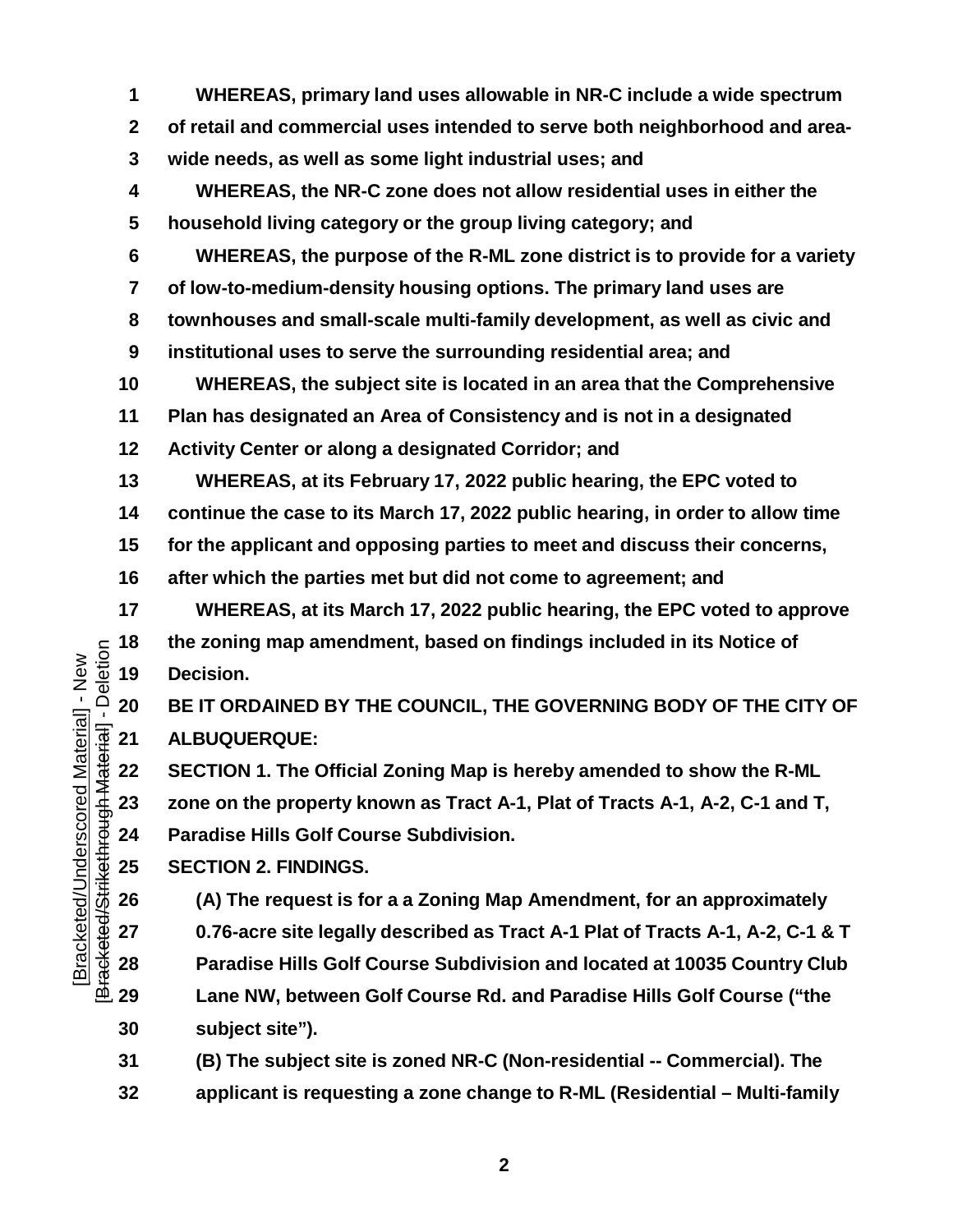|                                                    | 1                | low density) to facilitate future redevelopment of the subject site, which     |
|----------------------------------------------------|------------------|--------------------------------------------------------------------------------|
|                                                    | $\boldsymbol{2}$ | contains an existing building.                                                 |
|                                                    | $\mathbf{3}$     | (C) The subject site is in an Area of Consistency and is not located in a      |
|                                                    | 4                | designated Center or along a designated Corridor.                              |
|                                                    | 5                | (D) The Albuquerque/Bernalillo County Comprehensive Plan and the               |
|                                                    | $6\phantom{1}$   | Integrated Development Ordinance (IDO) are incorporated herein by              |
|                                                    | 7                | reference and made part of the record for all purposes.                        |
|                                                    | 8                | (E) The request is consistent with the following Comprehensive Plan Goals      |
|                                                    | 9                | and Policies from Chapter 4 - Community Identity:                              |
|                                                    | 10               | (1) Goal 4.1 – Character: Enhance, protect, and preserve distinct              |
|                                                    | 11               | communities.                                                                   |
|                                                    | 12               | (2) Policy 4.1.1 - Distinct Communities: Encourage quality development         |
|                                                    | 13               | that is consistent with the distinct character of communities.                 |
|                                                    | 14               | (3) Policy 4.1.2 - Identity and Design: Protect the identity and               |
|                                                    | 15               | cohesiveness of neighborhoods by ensuring the appropriate scale and            |
|                                                    | 16               | location of development, mix of uses, and character of building design.        |
|                                                    | 17               | (F) The request furthers the following, additional polices from                |
|                                                    | 18               | <b>Comprehensive Plan Chapter 5- Land Use:</b>                                 |
| - Deletion<br>Material] - New                      | 19               | (1) Goal 5.2 - Complete Communities: Foster communities where                  |
|                                                    | 20               | residents can live, work, learn, shop and play together.                       |
| laterial]-                                         | 21               | (2) Policy 5.2.1 - Land Uses: Create healthy, sustainable, and distinct        |
|                                                    | 22               | communities with a mix of uses that are conveniently accessible from           |
|                                                    | 23               | surrounding neighborhoods.                                                     |
|                                                    | 24               | (3) Sub-policy(h) 5.2.1 - Land Uses: Encourage infill development that         |
|                                                    | 25               | adds complementary uses and is compatible in form and scale to the             |
|                                                    | 26               | immediately surrounding development.                                           |
|                                                    | 27               | (4) Sub-policy(n) 5.2.1 - Land Uses: Encourage more productive use of          |
| Bracketed/Strikethrough M<br>Bracketed/Underscored | 28               | vacant lots and under-utilized lots, including surface parking.                |
|                                                    | 29               | (G) The request furthers the following, additional polices regarding efficient |
|                                                    | 30               | development patterns from Comprehensive Plan Chapter 5- Land Use:              |
|                                                    | 31               | (1) Goal 5.3 - Efficient Development Patterns: Promote development             |
|                                                    | 32               | patterns that maximize the utility of existing infrastructure and public       |
|                                                    | 33               | facilities and the efficient use of land to support the public good.           |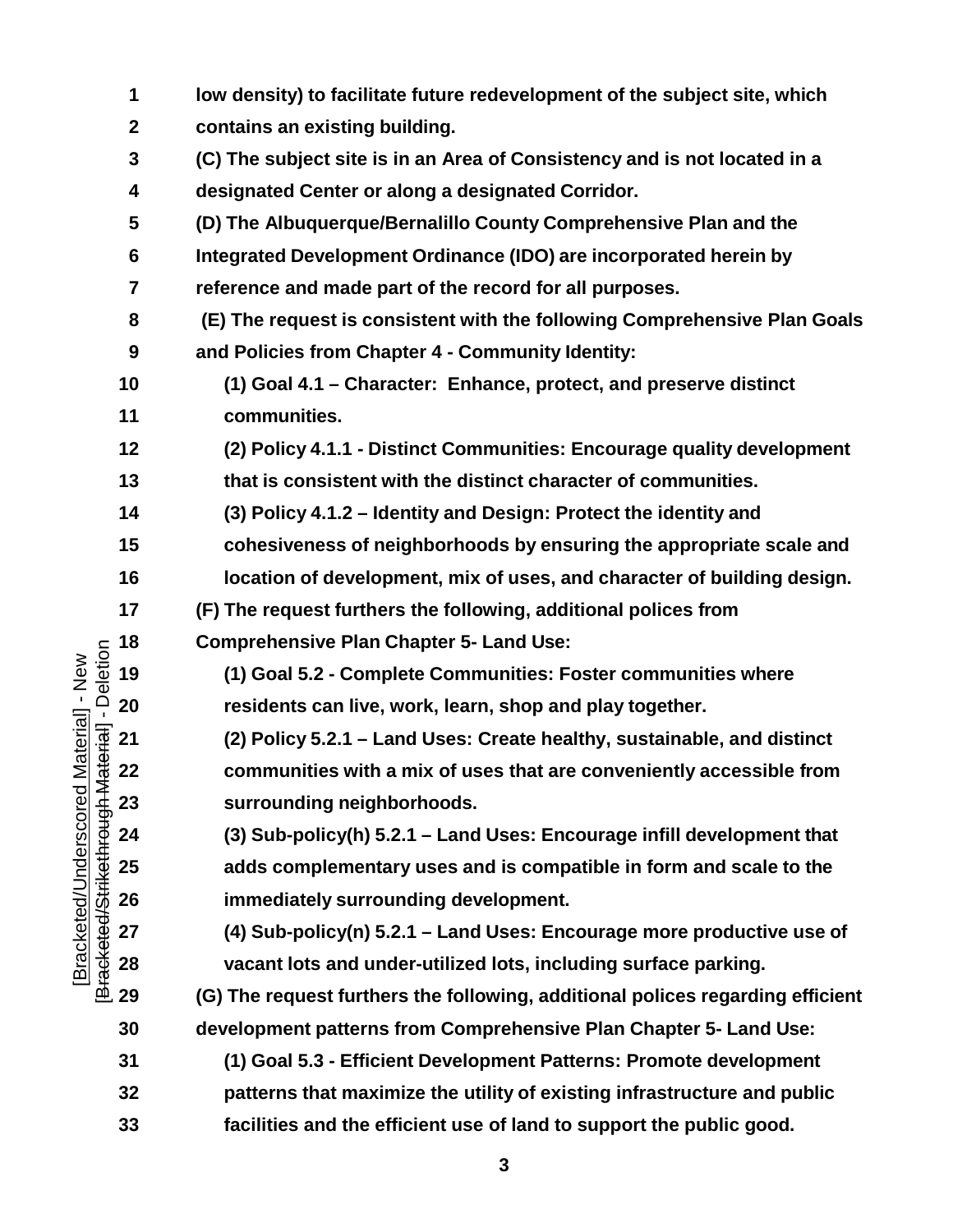| 1                 | (2) Policy 5.3.1 - Infill Development: Support additional growth in areas   |
|-------------------|-----------------------------------------------------------------------------|
| $\boldsymbol{2}$  | with existing infrastructure and public facilities.                         |
| 3                 | (H) The request furthers the following, additional policy regarding City    |
| 4                 | Development Areas from Comprehensive Plan Chapter 5 - Land Use:             |
| 5                 | Policy 5.6.3 - Areas of Consistency: Protect and enhance the character of   |
| 6                 | existing single-family neighborhoods, areas outside of Centers and          |
| 7                 | Corridors, parks, and Major Public Open Space.                              |
| 8                 | (I) The request furthers the following Comprehensive Plan Goals and         |
| 9                 | policies from Chapter 9- Housing:                                           |
| 10                | (1) Goal 9.1 - Supply: Ensure a sufficient supply and range of high-        |
| 11                | quality housing types that meet current and future needs at a variety of    |
| 12                | price levels to ensure more balanced housing options.                       |
| 13                | (2) Policy 9.1.1 - Housing Options: Support the development,                |
| 14                | improvement, and conservation of housing for a variety of income            |
| 15                | levels and types of residents and households.                               |
| 16                | (3) Goal 9.2.1 - Compatibility: Encourage housing development that          |
| 17                | enhances neighborhood character, maintains compatibility with               |
| $\frac{1}{2}$ 18  | surrounding land uses, and responds to its development context – i.e.       |
| Ū.<br>19          | urban, suburban, or rural – with appropriate densities, site design, and    |
| 20                | relationship to the street.                                                 |
| $\overline{5}$ 21 | (J) The applicant has adequately justified the request pursuant to the      |
| 5 22              | Integrated Development Ordinance (IDO) Subsection 14-16-6-7(G)(3)-          |
| 23                | Review and Decision Criteria for Zoning Map Amendments, as follows:         |
| 24                | (1) Criterion A: Consistency with the City's health, safety, morals and     |
| 25                | general welfare is shown by demonstrating that a request furthers           |
| 26                | applicable Comprehensive Plan Goals and policies (and other plans if        |
| 27                | applicable) and does not significantly conflict with them. The applicant's  |
| 28                | policy-based response demonstrates that the request furthers a              |
| ⊥ 29              | preponderance of applicable Goals and policies regarding character,         |
| 30                | identity and design, complete communities, land uses, infill                |
| 31                | development, city development areas, areas of consistency, and              |
| 32                | compatibility. Therefore, the request is consistent with the City's health, |
| 33                | safety, morals and general welfare.                                         |

[Bracketed/Underscored Material] - New<br>[Bracketed/Strikethrough Material] - Deletion [Bracketed/Strikethrough Material] - Deletion[Bracketed/Underscored Material] - New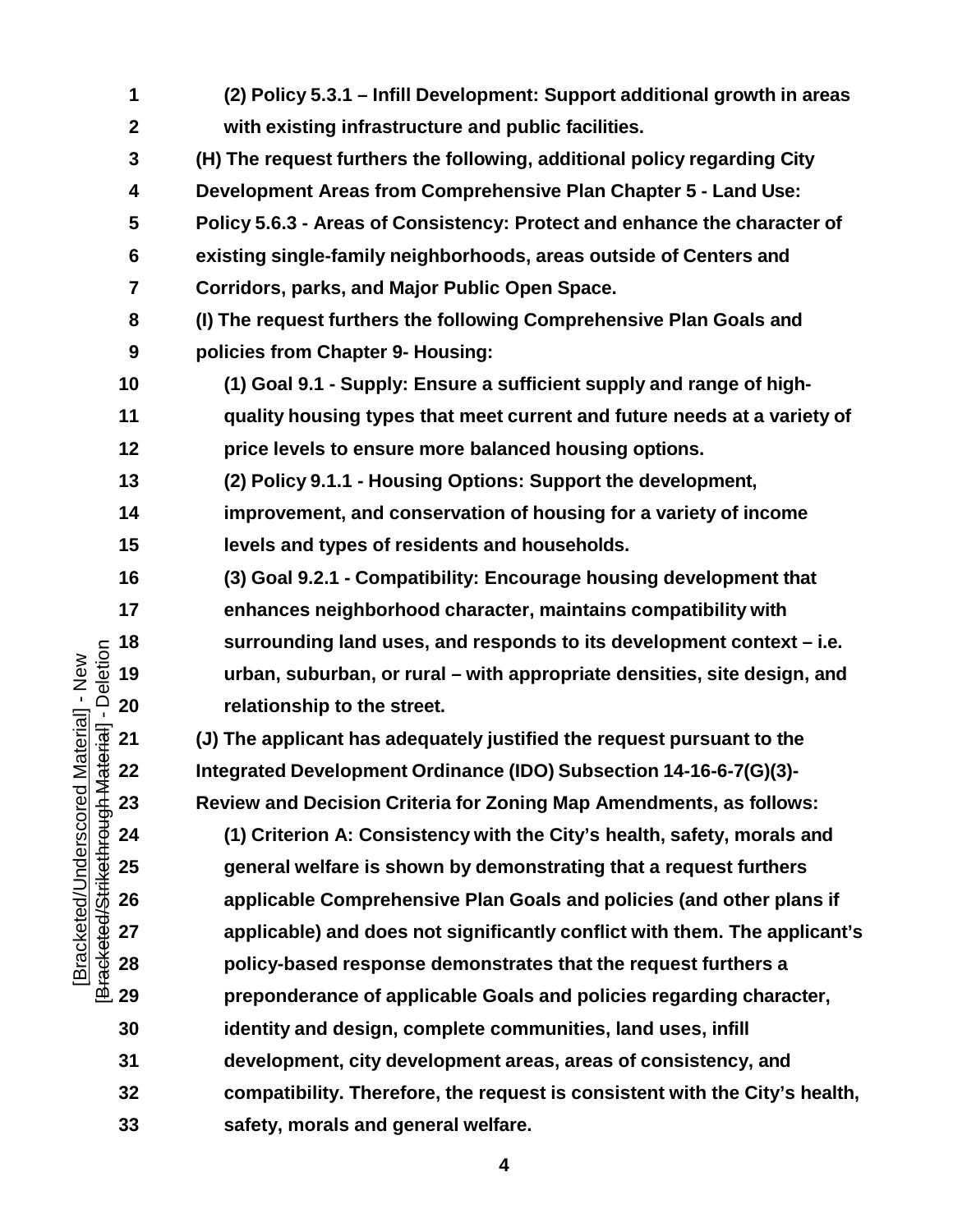**(2) Criterion B: The subject site is located in an Area of Consistency. The applicant's response demonstrates that the request would further a preponderance of applicable Comprehensive Plan Goals and policies and therefore would be more advantageous to the community than the current zoning. (3) Criterion C: This criterion does not apply because the subject site is not located in an Area of Change, either wholly or in part. (4) Criterion D: The applicant compared the existing NR-C zoning and the proposed R-ML zoning and discussed that impactful higher density uses would be eliminated. The R-ML zone district eliminates many impactful uses that are currently permissive on the subject site to residential uses with few accessory and conditional uses. Since the surrounding land is zoned for residential and community uses, uses that would become permissive already exist in the current zoning and are not considered to be detrimental in this setting. (5) Criterion E: The subject site is an infill site that is adequately served by existing infrastructure and therefore meets requirement 1. (6) Criterion F: The request is not based on the property's location on a major street. The request reinforces and strengthens the character of the area in accordance with the Comprehensive Plan. (7) Criterion G: The applicant has adequately demonstrated that requested zone change is not based on the cost of land or economic considerations and that the request furthers a preponderance of applicable Comprehensive Plan Goals and policies and does not conflict with them. (8) Criterion H: The applicant has demonstrated the requested zone will match with the existing zoning of the surrounding area and therefore would not create a "spot zone." (K) The affected, registered neighborhood organizations, the West Side Coalition of Neighborhood Association and the Paradise Hills Civic Association, were notified as required. Property owners within 100 feet of the subject site were also notified as required.**

[Bracketed/Strikethrough Material] - Deletion[Bracketed/Underscored Material] - New Bracketed/Underscored Material] - New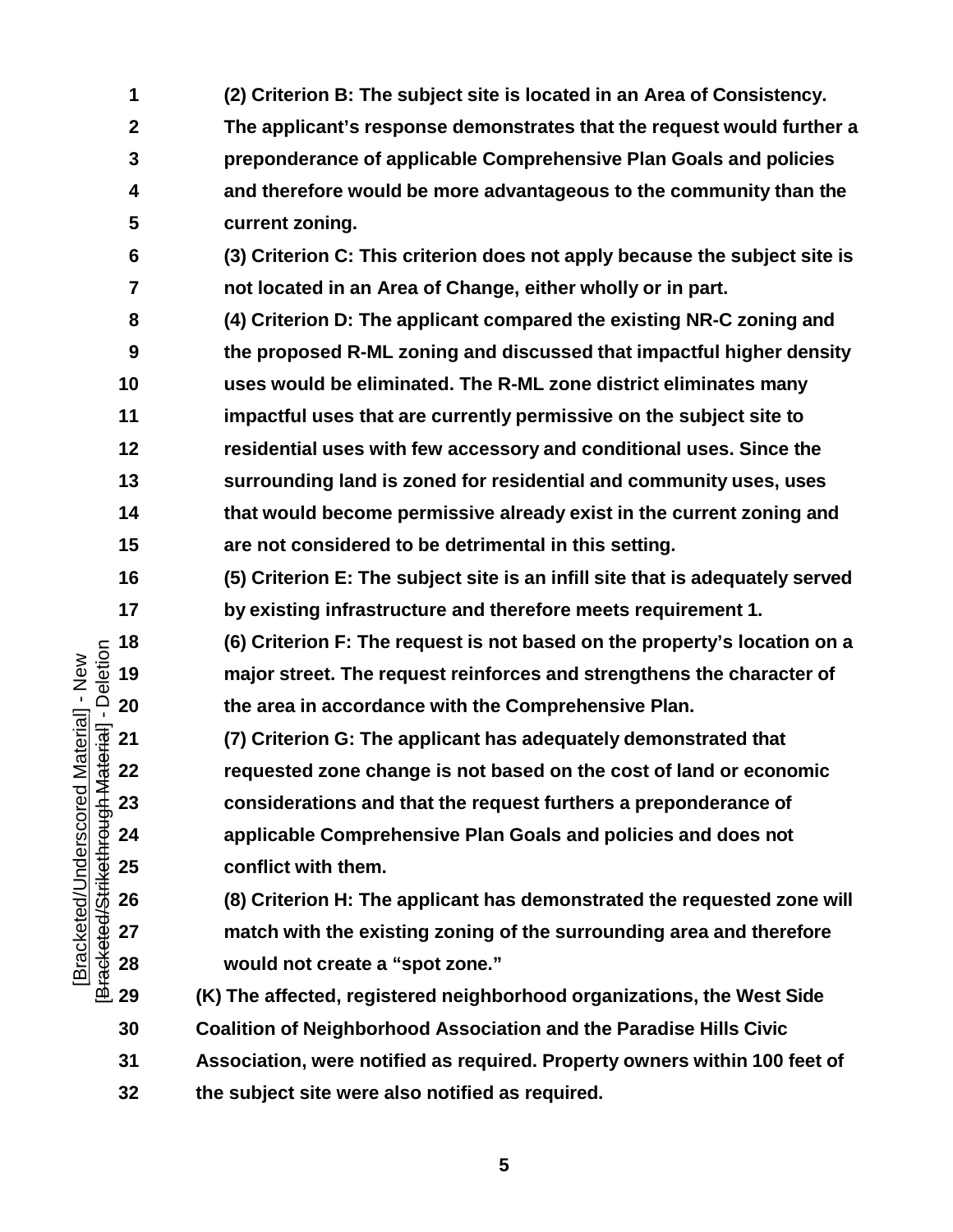**(L) A pre-application neighborhood meeting was not held. A facilitated meeting was not requested.**

 **(M) On February 8, 2022 Staff received a letter of opposition from Rodey Law Firm, representing the owners of the neighboring Paradise Hills Golf Course. The letter requests denial of the zoning map amendment based on potential detrimental impacts that the zone change could have on the Golf Course. General concerns include hours of operation, noise, landscape buffer issues and potential impacts that a residential development will have on a neighboring commercial use.**

 **(N) A facilitated meeting was held on March 2, 2022. Participants expressed concerns about the noise ordinance changes and how to prevent noise complaints, landscape buffer requirement changes, incompatible uses, and issues outside of the zone change decision, in particular, encroachments and access issues. The participants did not come to any agreement during this meeting.**

**SECTION 3. SEVERABILITY CLAUSE. If any section, paragraph, sentence,**

 **clause, word or phrase of this ordinance is for any reason held to be invalid or** unenforceable by any court of competent jurisdiction, such decision shall not<br> **18 any article** the validity of the remaining provisions of this ordinance and each<br> **20 action, paragraph, sentence, clause, word, affect the validity of the remaining provisions of this ordinance and each section, paragraph, sentence, clause, word, or phrase thereof irrespective of any provision being declared unconstitutional or otherwise invalid. SECTION 4. COMPILATION. Section 1 of this ordinance shall be incorporated in and made part of the Revised Ordinances of Albuquerque, New Mexico,** 

**1994.**

 **SECTION 5. EFFECTIVE DATE. This ordinance shall take effect five days after publication by title and general summary.**

[Bracketed/Strikethrough Material] - Deletion[Bracketed/Underscored Material] - New Bracketed/Underscored Material] - New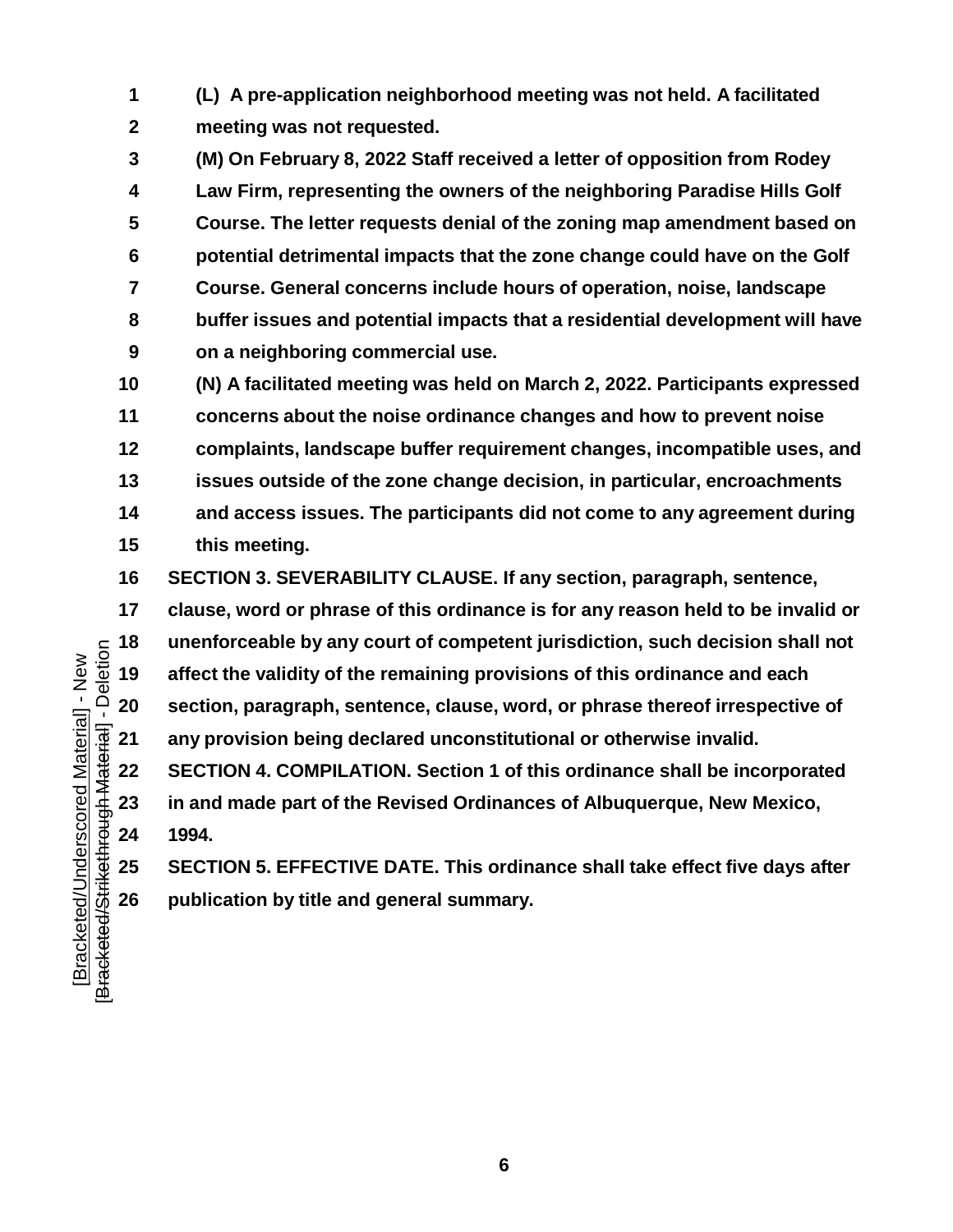

# **CITY OF ALBUQUERQUE**

**Albuquerque, New Mexico** Office of the Mayor

Mayor Timothy M. Keller

#### **INTER-OFFICE MEMORANDUM**

April 28, 2022

TO: Isaac Benton, President, City Council

Timothy M. Keller, Mayor FROM:

SUBJECT: Project# 2021-006278, RZ-2021-00051 -Zoning Map Amendment- Tract A-1, Paradise Hills Golf Course Subdivision (10,035 Country Club Lane NW)- approximately 0.76 acre. Staff Planners: Megan Jones & Leroy Duarte

#### Request

The request is for a Zoning Map Amendment (zone change) from NR-C (Non-Residential -Commercial) to R-ML (Residential - Multi-Family Low Density) for an approximately 0.76 acre site legally described as Tract A-1, Plat of Tracts A-1, A-2, C-1 & T Paradise Hills Golf Course Subdivision, located at 10035 Country Club Lane NW, between Golf Course Rd. NW and Paradise Hills Golf Course.

#### Process

At its February 17, 2022 public hearing, the Environmental Planning Commission (EPC) voted to continue the request for one month to its next hearing date. At the March 17, 2022 public hearing, the EPC voted to approve the request. The EPC found that the applicant had adequately justified the zone change pursuant to the criteria in IDO Subsection 14-16-6-7(G)(3)- Review and Decision Criteria for Zoning Map Amendments, based upon the request being generally more advantageous to the community than the current zoning.

The Rodey Law Firm filed a protest of the EPC's decision on behalf Paradise Hills Golf Course, an adjacent property owner. Pursuant to IDO Subsection 14-16-6-7(H)(2)(j), if a protest has been received pursuant to IDO Subsection 14-16-6-7(H)(1)(b), the application shall be processed as a Zoning Map Amendment - Council. The EPC's decision becomes a recommendation to the City Council.

#### Neighborhood/Public

The affected, registered Neighborhood Associations are the West Side Coalition of Neighborhood Associations and the Paradise Hills Civic Association, which were notified as required. Property owners within 100 feet of the subject site were also notified as required.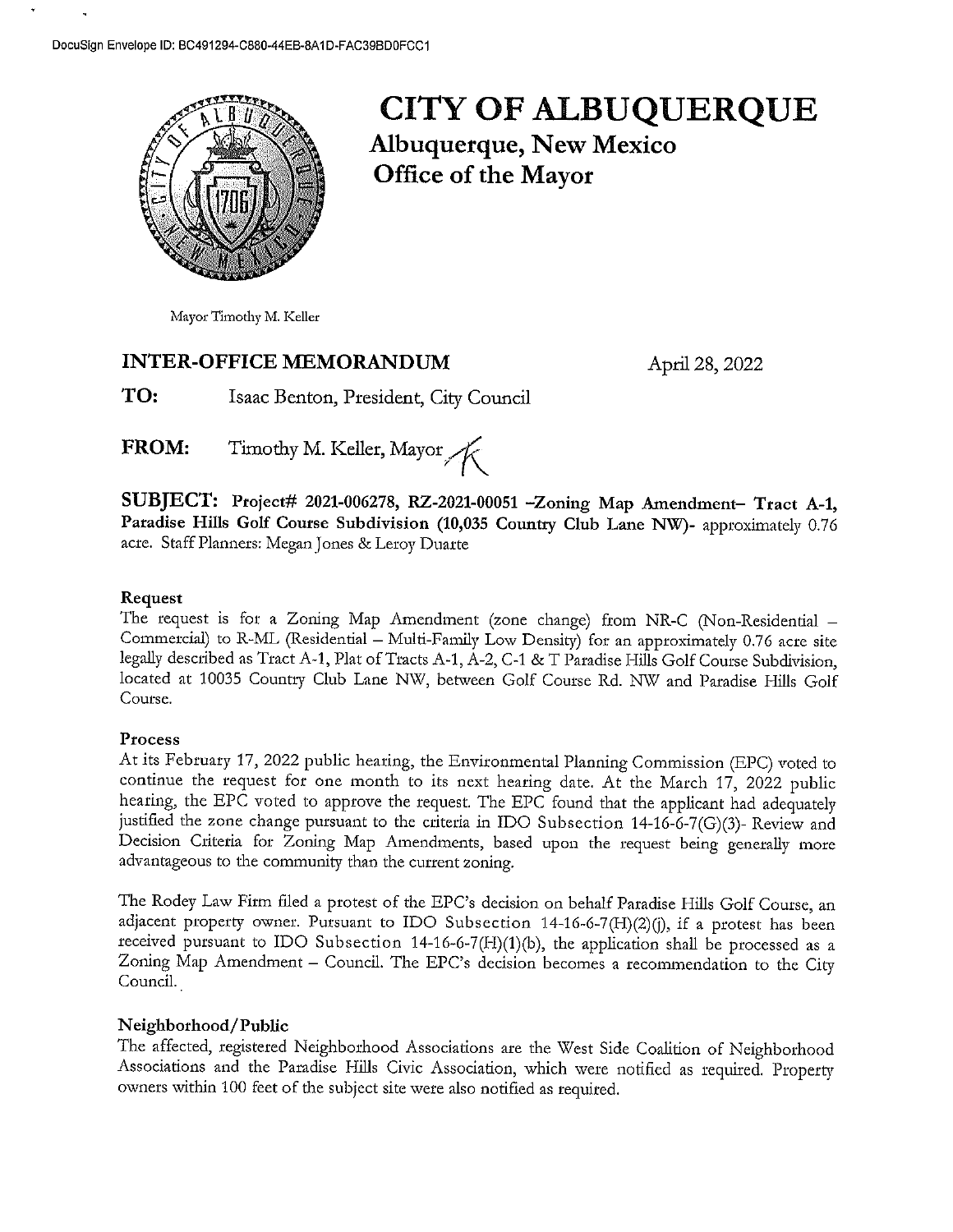A pre-application neighborhood meeting was not held, and a facilitated meeting was not requested by neighborhood organizations. On February 8, 2022, Rodey Law Firm submitted a letter of opposition to Planning Staff on behalf of the owners of the Paradise Hills Golf Course. The letter recommended denial of the zone change request based upon potential harmful impacts to the Golf Course and its operations.

#### Conclusion

 $\ddot{\phantom{0}}$ 

With receipt of the protest (via a March 29, 2022 e-mail from Rodey Law Firm), the Planning Department is transmitting the record of the EPC case to the City Council for its consideration of the Protest/Zoning Map Amendment - Council.

Title/Subject of Legislation: Project# 2021-006278, RZ-2021-00051-Zoning Map Amendment - Council, Paradise Hills Golf Course Subdivision (10035 Country Club Lane NW).

Approv

Lawrence Rael Date Acting Chief Administrative Officer

Approved as to Legal Form:

DocuSigned by: Lauren kee 5/3/2022 | 9:25 AM MDT Esteban Aguilar, Jr. Date City Attorney

Recommended:

DocuSigned by: Alan *Var*ıla

5/2/2022 | 4:16 PM MDT

047DRRRGCC444 Alan Varela Planning Director

Date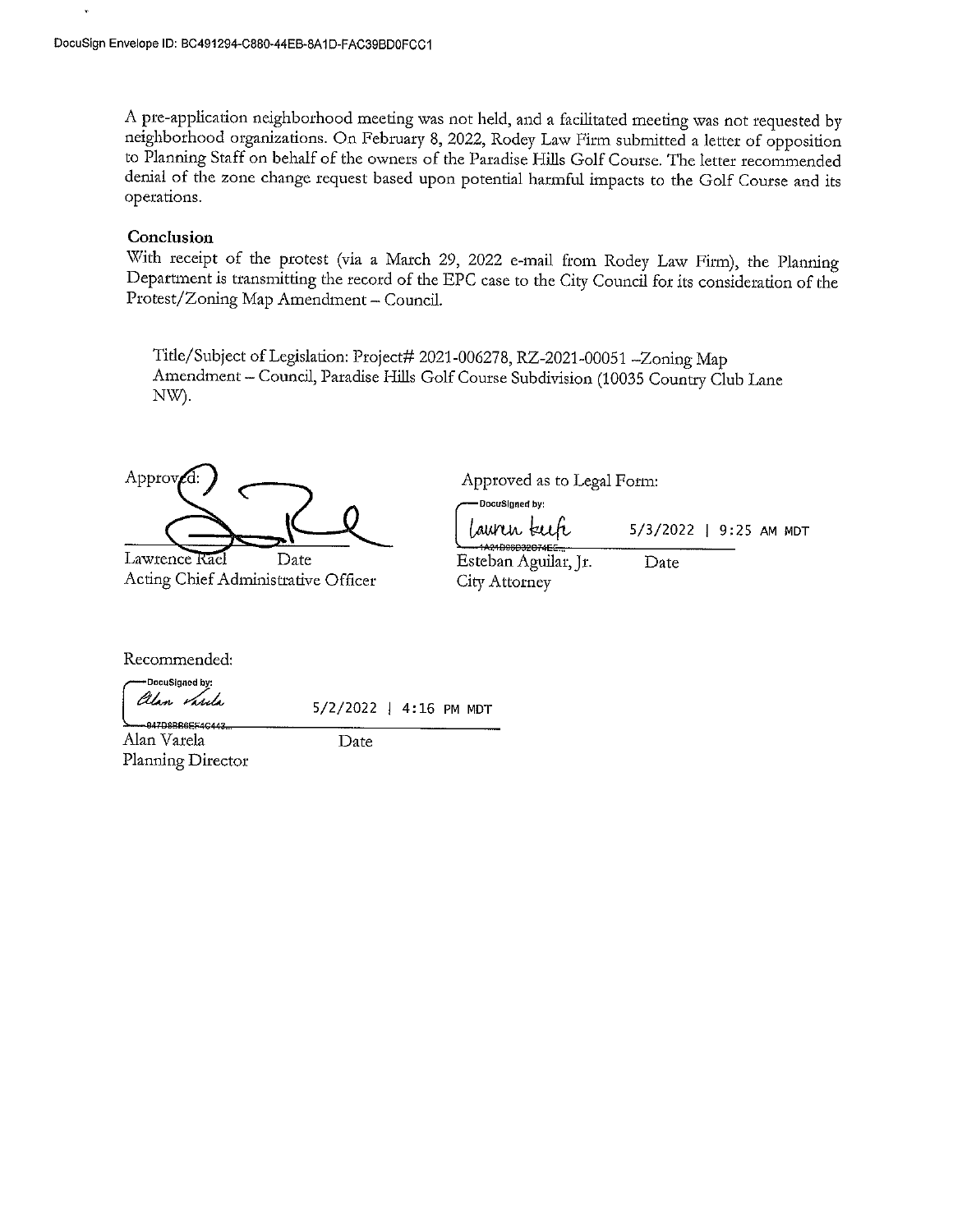#### **Cover Analysis**

#### 1. What is it?

The request is for a Zoning Map Amendment (zone change) to R-ML (Residential – Multi-Family Low Density Zone District) for an approximately 0.76 acre site located at 10,035 Country Club Lane NW, between Golf Course Rd. NW and Paradise Hills Golf Course, zoned NR-C (Non-Residential Commercial Zone District) (the "subject site").

#### 2. What will this piece of legislation do?

This legislation will allow a zone change from NR-C to R-ML for the above-referenced site, which is located within an Area of Consistency as designated in the Comprehensive Plan.

#### 3. Why is this project needed?

This legislation will facilitate future development of a multi-family residential project.

#### 4. How much will it cost and what is the funding source?

No governmental cost is associated with the zone change request. Future development of the subject site will be funded privately.

### 5. Is there a revenue source associated with this Plan? If so, what level of income is projected?

No. N/A.